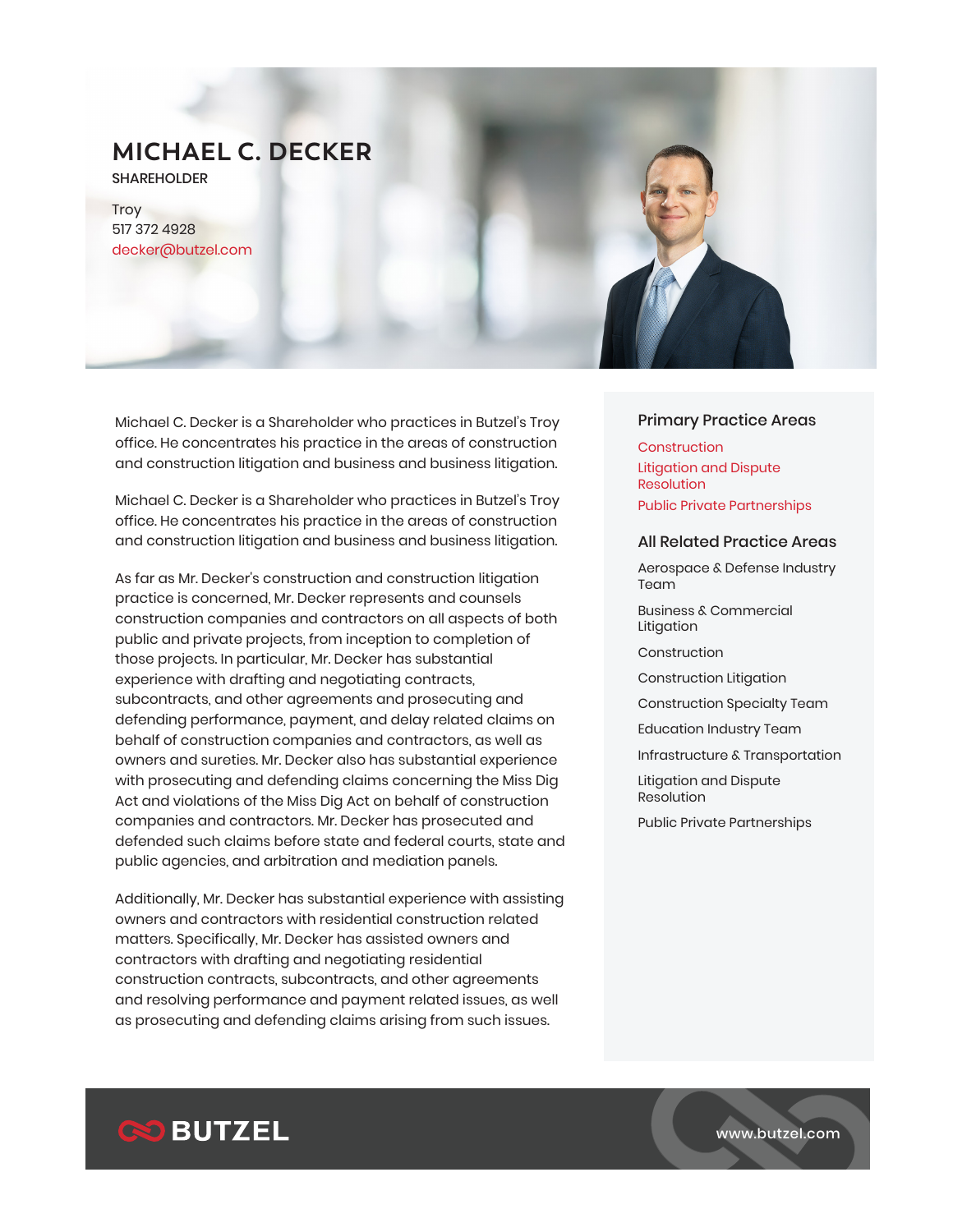## **MICHAEL C. DECKER**

As far as Mr. Decker's business and business litigation practice is concerned, Mr. Decker represents and counsels businesses and business professionals with day-to-day business related issues. Such day-to-day business related issues routinely find Mr. Decker assisting with contract disputes and bankruptcy, corporate, collection, labor and employment, real estate, and trade secret related issues.

Mr. Decker has been recognized as a Rising Star in Business Litigation in 2013-2021 by *Super Lawyers*. Rising Stars are attorneys who are 40 years old or younger or who have practiced for ten years or less. Only 2.5 percent of Michigan lawyers are named to the list of *Super Lawyers* each year. Mr. Decker has also been recognized as a Top Lawyer in Construction Litigation in 2017-2021 by *DBusiness*.

Mr. Decker received his Juris Doctorate from Wayne State University Law School in 2011 and his Bachelor of Science from Central Michigan University in 2007. During law school, he served as an associate editor of The Journal of Law in Society.

Mr. Decker is a member of the State Bar of Michigan and the State Bar of Florida. He is admitted to practice in various courts in both Michigan and Florida.

## **Credentials**

## EDUCATION

Wayne State University Law School Law School 2011, J.D.

Central Michigan University Undergraduate 2007, B.S.

### ADMISSIONS

Florida

Michigan

United States District Court for the Eastern District of Michigan

United States District Court for the Middle District of Florida

United States District Court for the Northern District of Florida

United States District Court for the Western District of Michigan

## MEMBERSHIPS

State Bar of Michigan